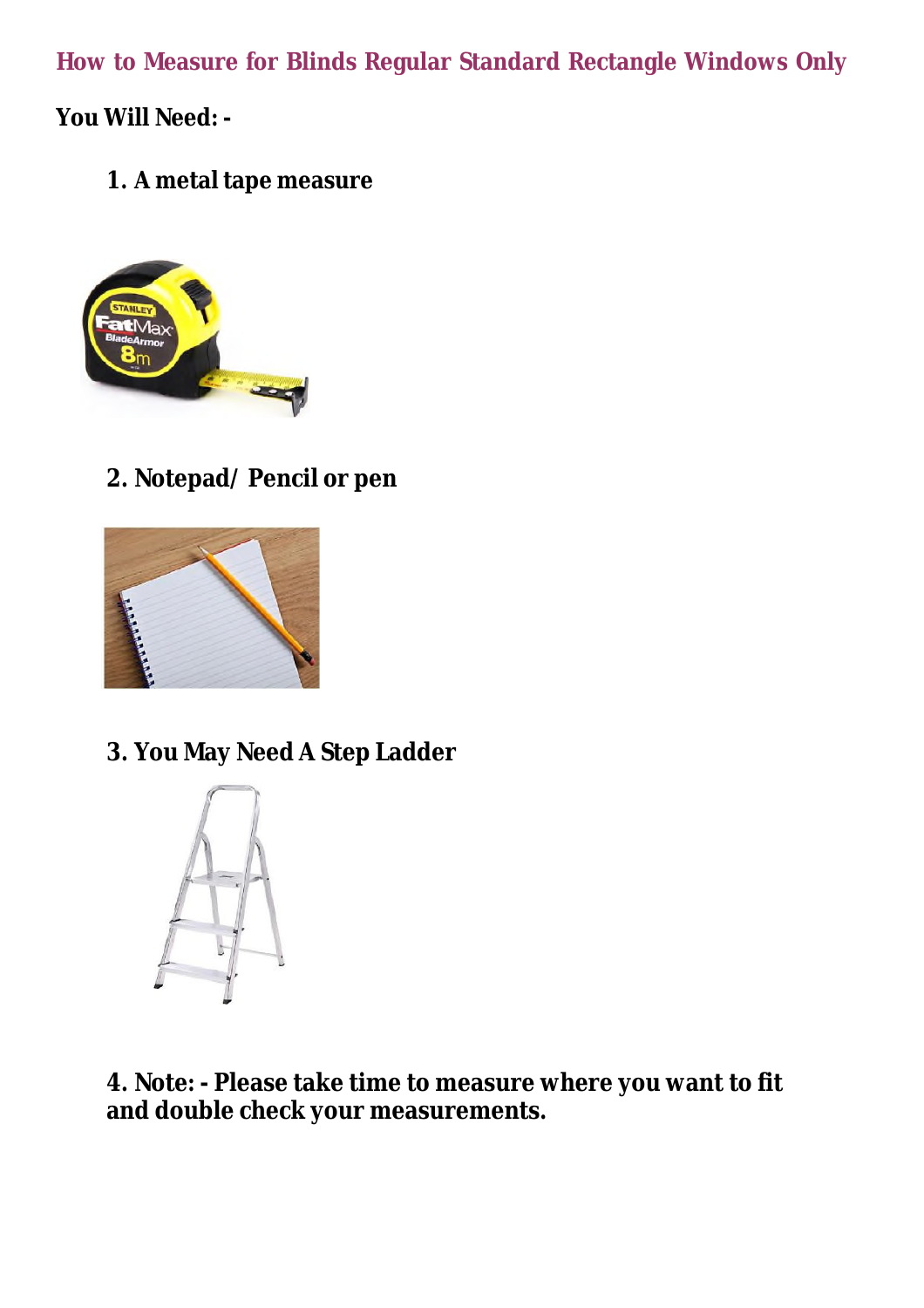

# **Recess or Reveal Measuring**

**Measure across the top of the window, the middle of the window and across the bottom of the window- i.e. along the window sill. 3 places.**

**Make note of the smallest width.**

**Repeat the same for the drops and make a note of the smallest drop.**

**Tips: - If window is wide or long another person would be helpful. One person could hold the tape measure while the other person read off the size**

**Do not make any deductions- The factory will do this if you tell us that it is a recess size.**

**Allow for any catches, tiles, vents or obstructions that may get in the way of the blind.**

**Mark where you have measured from so that when the blind are made you know where to fit the blind.**

**Vertical Blinds- Special Consideration if fitting in the recess**

**Please ensure you have enough space for the slats to turn. The two sizes are 89 mm (3.5 inches) or 127 mm (5 inches) in addition to any handles or obstructions.**